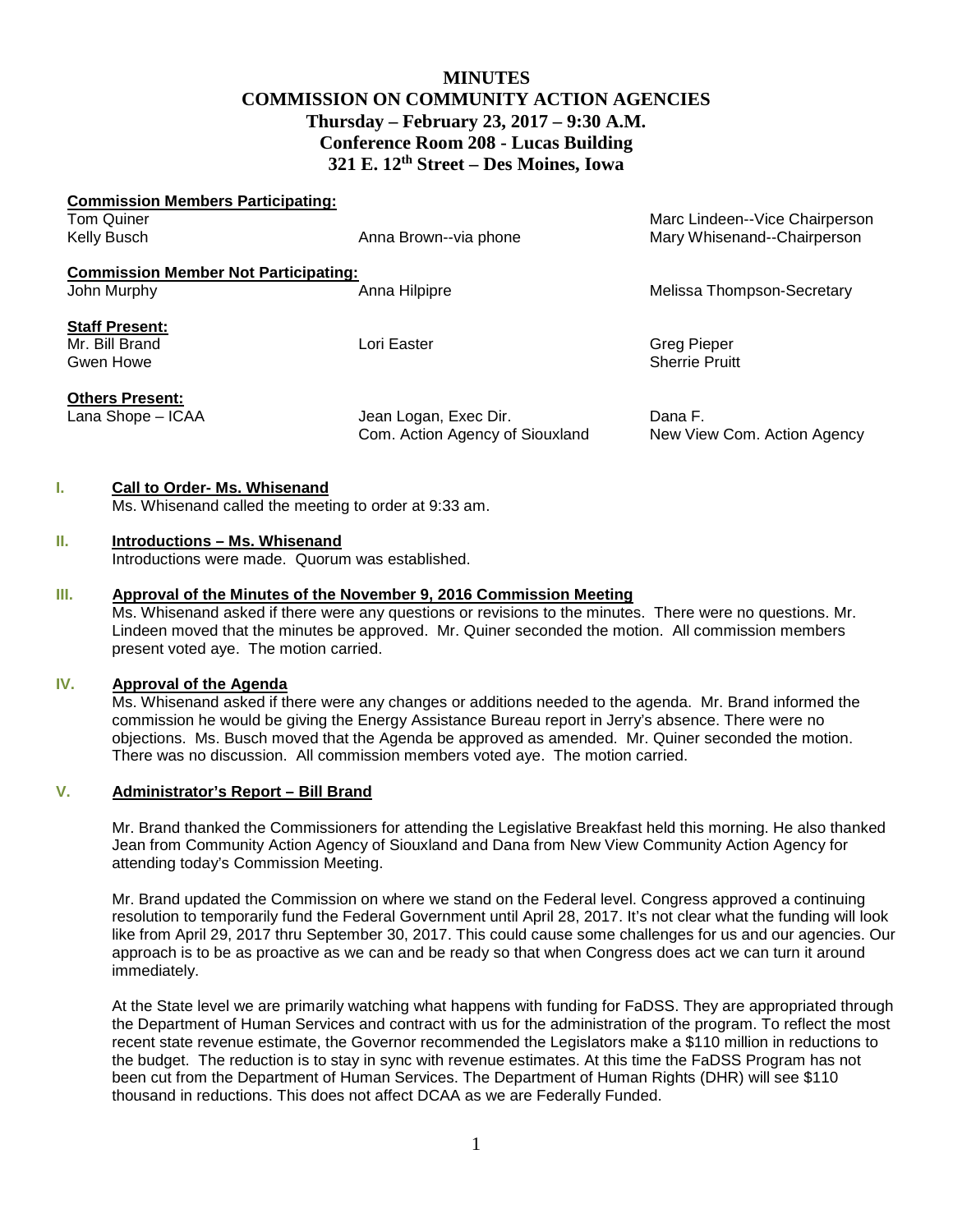Jerry McKim, our LIHEAP Bureau Chief, will retire March 9, 2017. It is estimated that he has worked 22 years for the state. His reception will be held on March 9, 2017 2:30 pm to 4:00 pm. Mr. Brand invited all Commission Members. We are in the process of interviewing for this position. A decision will be made in the next few days.

Anna Brown, Mary Whisenand and Tom Quiner terms will expire soon. The Governor has requested that Commissioners inform him of their desire to continue to serve on this Commission. Anna and Mary will continue to serve on their appointments. After 6 years of service to the Commission, Tom has decided not to serve another term. Mr. Brand asked Ms. Whisenand for permission to have some time at the end of the meeting to recognize Tom. His request was granted.

Mr. Quiner asked if there is anything new on the National standards. Mr. Brand referred the question to Mr. Pieper who will cover that in his CSBG report.

#### **VI. Bureau Chief's Reports** .

#### **1. Energy Assistance Bureau – Bill Brand**

Mr. Brand gave an update on LIHEAP. The January Moratorium Report showed that there were 363 thousand plus households in Iowa with an account past due with their utility company. The total amount owed by those households for January was over 66 million dollars. This is by far an all-time high. This tells us that the affordability of energy continues to be a growing problem for a larger number of households in our state, therefore; we will not have any extra LIHEAP dollars left over this year. At this point we have 90% of our total LIHEAP grant allocated for the year. We are unsure what will happen with the 10% or if we will get it at all. We expect to hear something by May. The moratorium on disconnections is in effect until April 1, 2017. Those 363 thousand households will need additional assistance. This funding delay affects the ability of our programs to help those people. We will try to provide as much help as we can.

We are currently working with the agency directors and ICAA to develop a model outreach strategies survey and looking at the targeted populations that we serve. Every agency has different outreach strategies that they use. In general we can help the agencies identify the populations they are not reaching but want to reach. A study was done a number of years ago and we would like to update the data.

There are 363 thousand families that are behind on their utility bills owing 66million. Is that a reflection of the job market, economy, or more debt that people have? The utility bills have to be significantly lower because of the mild winter. What's the reason? Mr. Quiner asked.

We do not know for sure but this has been a long time trend. This year seems to be an extension of last year and the year before. The lower heating cost does not impact the trend. About 60% of those served by LIHEAP are at an income level of 100% poverty. This means that for a household of one person their income cannot exceed \$11,000 per year. This may be a factor. Ms. Dana added that another reason for the increase could be the landlords no longer include utilities as part of the rent as they have in the past. She has noticed that affordable housing is dwindling in her area. As a result low income families are moving into older homes/apartments and have not factored the large utility cost as part of their budget.

#### **2. Community Services Bureau – Greg Pieper**

Mr. Pieper e-mailed his Commission report to Commissioners last week and included it in the Commission packet today. The CSBG grant award for 2017 was \$7,702,858 available to the community action agencies until April 28, 2017 due to the continuing resolution (CR).

The CSBG-IS Annual Report is due to the National Association for State Community Services Programs by March 31, 2017. This report was completed last week and submitted yesterday. A confirmation receipt was received this morning. The CSBG-IS reporting requirements have been met for 2017.

In January we were notified that some of our CSBG Annual Report requirements have changed. Some changes are immediate and others will be phased in. Since we anticipated these changes we have be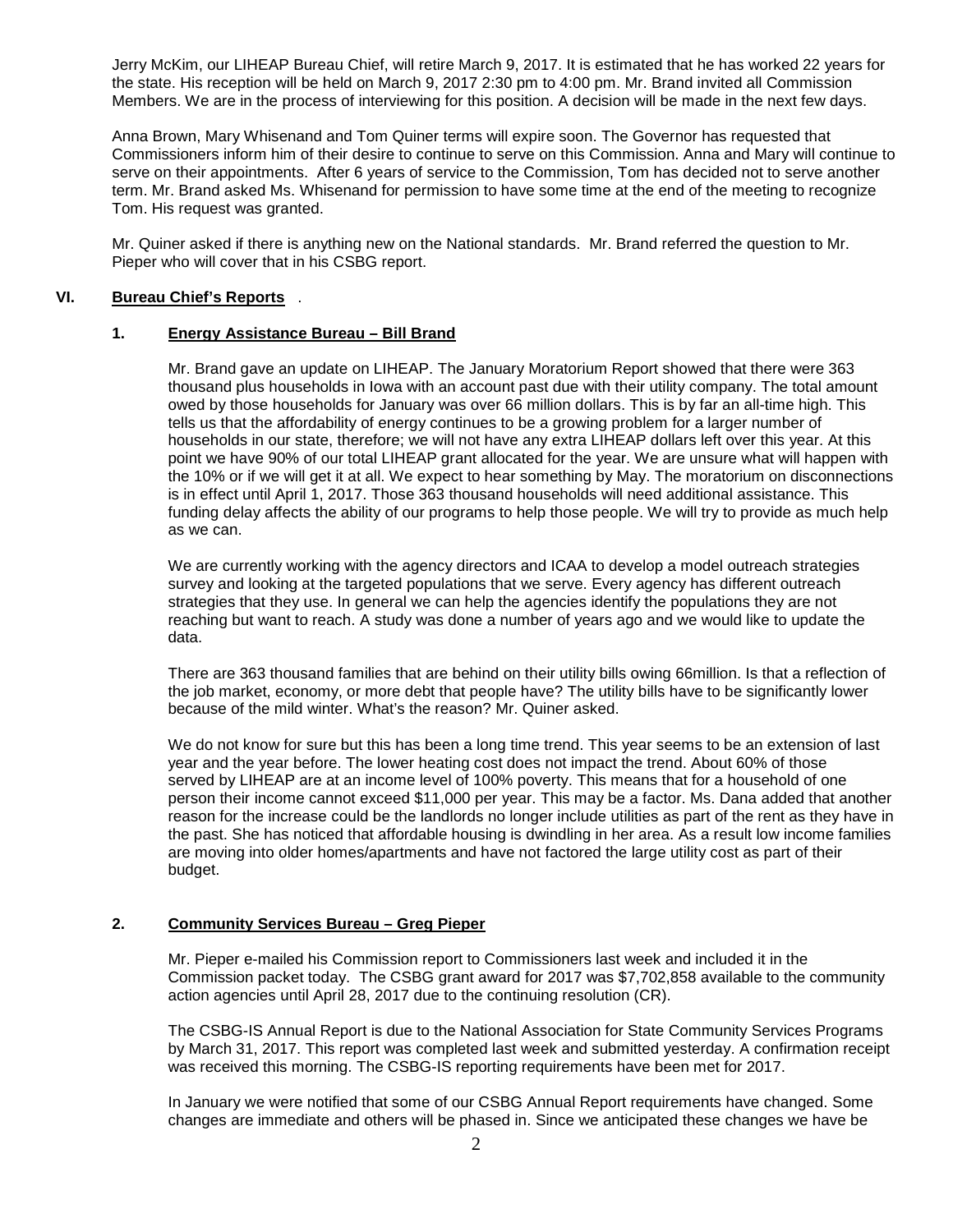planning since last fall. We will work with ICAA and the agencies throughout the year to address these changes.

Our community action agencies are required to conduct client and community needs assessment and use that information to plan and develop their programs, services and community strategies. We have been working with the agencies to design some of the needs assessments and implement those surveys. Next week the committee will meet to finalize the survey we have been working on. We are scheduled to begin surveying community action partners and stake holders in April through September. This survey gathers information about the community resources and assets that are available/not available for low income people. In September the committee will aggravate the data from the surveys and create reports. These reports will then be distributed to all the agencies to be used for the next year program planning.

Our State Plan is due September 1, 2017. The DCAA will develop the State Plan with input from the community action agencies and the Iowa Community Action Association. Once completed, the DCAA will e-mail the State Plan, in draft form, to the commission. A timeline is detailed in the handout. During the week of August 14, 2017 a commission meeting is needed to discuss and review the draft State Plan with the commission. Once the State Plan is approved by the commission, the DCAA will submit it to HHS/OCS. We will schedule a conference call meeting as the date approaches.

#### **3. Weatherization Bureau – Gwen Howe**

The Weatherization Bureau's report was included in the Commission packet. Mrs. Howe thanked the Commissioners that participated on the conference call held on February 7, 2017. The Weatherization State Plan was submitted to DOE Project Officer and approved on February 8, 2017. On February 9, 2017 the plan was sent to the Contracting Officer. We should hear something in a few weeks.

Mrs. Howe anticipates it will approve at 60% of the total grant submitted. This is due to the continuing resolution (CR). The contracts will be issued to the sub grantee at 60% of the total allocation. Once there is a CR or a budget for the rest of the year the sub grantee's contracts will be modified to reflect the changes.

We have our LIHEAP transfer for 2017. The utilities and LIHEAP Weatherization contracts started January 1, 2017.

We have a few administrative monitoring to complete. All of the technical monitoring has been completed. We are required to do no less than 5% of homes completed for state review. We shoot for 10% so we will revisit the larger agencies.

We are looking at additional Tier 1 training for our QCI's this year due to many needing to be recertified.

Mr. Quiner expressed his delight with the Weatherization Demonstration.

#### **4. FaDSS- Lori Easter**

Currently FaDSS staff is working on completing their monitoring visits, which is due at the end of June. FaDSS has a council meeting March 23, 2017. FaDSS is looking for a business representative to serve a three year term to the council. FaDSS is also working on 2 Generation (2Gen) federal grant. They are collaborating with Department of Human Services (DHS), Iowa Workforce Development (IWD) and Department of Human Rights (DHR). An Iowa Core Group meeting will be held next week. FaDSS is hoping to have a pilot project by next fiscal year.

## **V11. ICAA Activities Report – Lana Shope**

Mrs. Shope reminded everyone about the ICAA Conference July 18 and 19, 2017.

Mrs. Shope is preparing to go to Washington D.C for the National Community Action Foundation Conference. We have appointments set up with all our congressional members except for Congressman King. Ms. Shope spoke